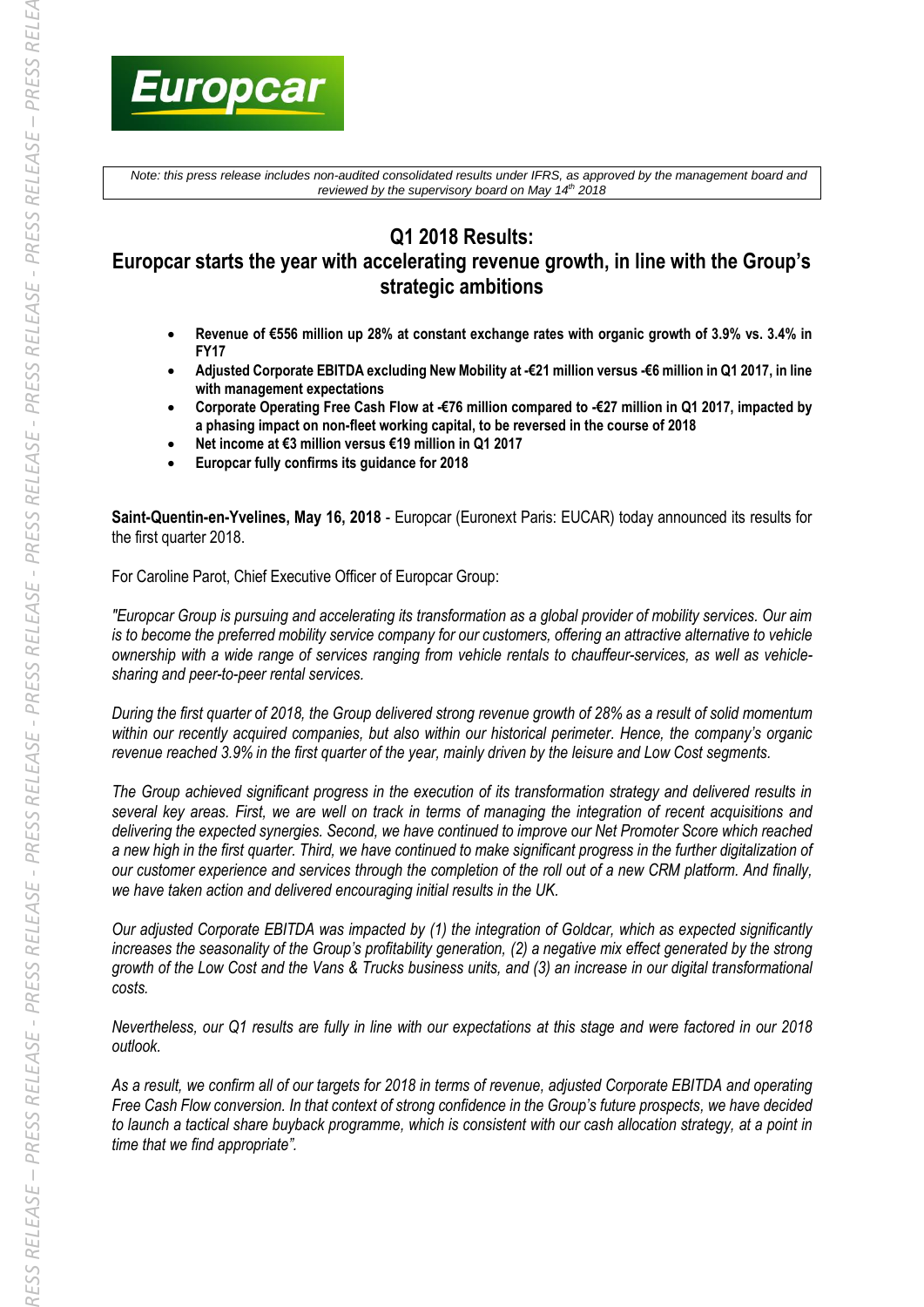

| All data in €m, except if mentioned                                    | Q1 2018 | Q1 2017 | <b>Change</b> | <b>Change at</b><br>constant<br>currency* |
|------------------------------------------------------------------------|---------|---------|---------------|-------------------------------------------|
| Number of rental days (million)                                        | 17,1    | 12.9    | 32.6%         |                                           |
| Average Fleet (thousand)                                               | 260,0   | 192,1   | 35,4%         |                                           |
| <b>Financial Utilization rate</b>                                      | 73,1%   | 74,6%   | $-1,5pt$      |                                           |
| <b>Total revenues</b>                                                  | 556     | 439     | 26.7%         | 28.5%                                     |
| <b>Rental revenues</b>                                                 | 520     | 403     | 28,8%         | 30,8%                                     |
| <b>Adjusted Corporate EBITDA</b>                                       | (24)    | (6)     | n.s.          | n.s.                                      |
| <b>Adjusted Corporate EBITDA Margin</b>                                | $-4,4%$ | $-1,4%$ | $-3.0pt$      |                                           |
| Last Twelve Months Adjusted Corporate EBITDA                           | 246     | 252     | $-2,7%$       |                                           |
| <b>LTM Adjusted Corporate EBITDA Margin</b>                            | 9,7%    | 11,6%   | $-1.9$ pt     |                                           |
| Last Twelve Months Adjusted Corporate EBITDA<br>excluding New Mobility | 262     | 253     | 3,8%          |                                           |
| <b>LTM Adjusted Corporate EBITDA margin</b><br>excluding NM            | 10,5%   | 11,7%   | $-1,2pt$      |                                           |
| <b>Operating Income</b>                                                | 40      | 41      |               |                                           |
| Net profit/loss                                                        | 3       | 19      | n.s.          | n.s.                                      |
| <b>Corporate Free Cash Flow</b>                                        | (76)    | (26)    |               |                                           |
| Corporate Net Debt at end of the period                                | 947     | 235     |               |                                           |
| Proforma Corporate net debt / EBITDA ratio                             | 3,1x    | 0,9x    |               |                                           |

## **Q1 2018 highlights**

## **Revenue**

The Group generated revenues of €556 million in the first quarter of 2018, up 28% at constant exchange rates compared with the first quarter of 2017. On an organic basis, i.e. at constant exchange rates and constant perimeter, the Group revenues grew by 3.9%.

This significant increase in Group revenues was supported by the recent acquisitions made by the Group in the last months of 2017. As a result, the Group delivered solid growth across all of its major business units with Cars growing by 16%, Vans & Trucks growing by 62% and Low Cost growing by 279%. On an organic basis, our three major business units of Cars, Vans & Trucks and Low Cost grew by respectively 3.5%, 8.0% and 18%, showing that our increased focus on the Vans & Trucks and Low Cost segments is a significant generator of additional revenue growth for the Europcar Group.

These solid revenue numbers were delivered thanks to good momentum in both the leisure and corporate businesses and are once again proof of the strength and robustness of the Group balanced business model. As is traditionally the case during the first quarter of the year which represents a low point in the touristic season, revenues were more evenly split between the Group's corporate customers and its leisure customers, representing each an even 50% of Group revenues.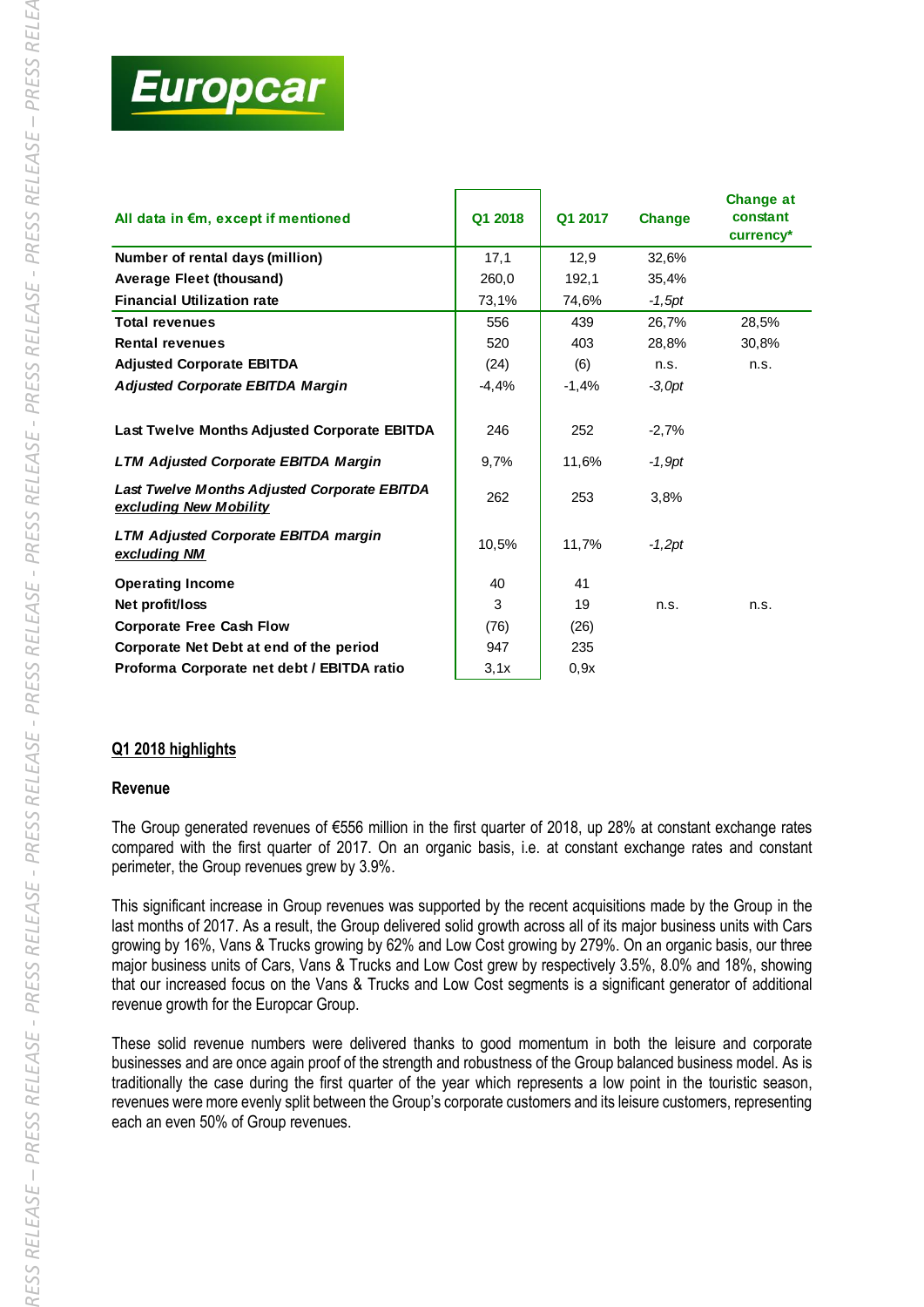

The number of rental days increased to 17.1 million in Q1 2018, up 33% versus Q1 2017 with an organic growth of 4.6%. This growth in rental days was spread across all the key divisions with cars growing 15%, Vans & Trucks growing 50% and Low Cost growing 207%. Revenue per rental day (RPD) decreased by 1.4% at Group level, mostly impacted by the recent acquisitions. On an organic basis, RPD was steady in Q1 2018 versus last year as a result of (1) a stable pricing environment in Cars during the quarter with RPD up 0.3%, (2) a 4.4% decline in the Vans & Trucks business unit which continues to reflect the Group's strategic focus on expanding its corporate business, and (3) a positive 9.9% increase in RPD in Low Cost reflecting a good ancillary product sales momentum.

# **Adjusted Corporate EBITDA<sup>1</sup>**

Excluding the impact of New Mobility, Q1 2018 Adjusted Corporate EBITDA declined significantly to -€21.4 million compared to -€6.3 million in Q1 2017 at constant exchange rate.

This decrease has three major causes:

- (1) the negative impact of the Goldcar acquisition, which as expected adds more seasonality to the Group's overall profitability generation,
- (2) the negative mix impact generated by the strong organic growth of our existing Low Cost and Vans & Trucks business units,
- (3) the increase in our digital & IT spending which is key to the success of the Group's transformation.

It is important to note that this decline in Adjusted Corporate EBITDA was expected and is fully factored within the Group's expectations for FY 2018.

# **Corporate Operating Free Cash Flow**

Q1 2018 Corporate Operating Free Cash Flow was -€76 million compared to -€27 million in Q1 2017 impacted by a lower level of adjusted Corporate EBITDA as well as a deterioration in non-fleet working capital compared to the first quarter of 2017.

This change in non-fleet working capital was caused by a technical timing delay in Italy and a weak performance in terms of cash collection in the UK to be recovered. We expect this negative trend to be reversed during the rest of the year.

## **Net income**

-

In Q1 2018, the Group posted a net profit of €2.5 million, compared to a net profit of €18.6 million in Q1 2017. This decline was caused by a lower level of adjusted Corporate EBITDA, a higher level of non-fleet D&A and an increase in interest costs on corporate bonds as a result of the financing of the Goldcar acquisition. Non-recurring items contributed positively up to €60m (vs €40m in Q1 2017), on the back of a €68m capital gain on the disposal of the Group's 25% stake in car2go.

<sup>&</sup>lt;sup>1</sup> Adjusted Corporate EBITDA is defined as current operating income before depreciation and amortization not related to the fleet, and after deduction of the interest expense on certain liabilities related to rental fleet financing. This indicator includes in particular all the costs associated with the fleet. See "Reconciliation with IFRS" attached.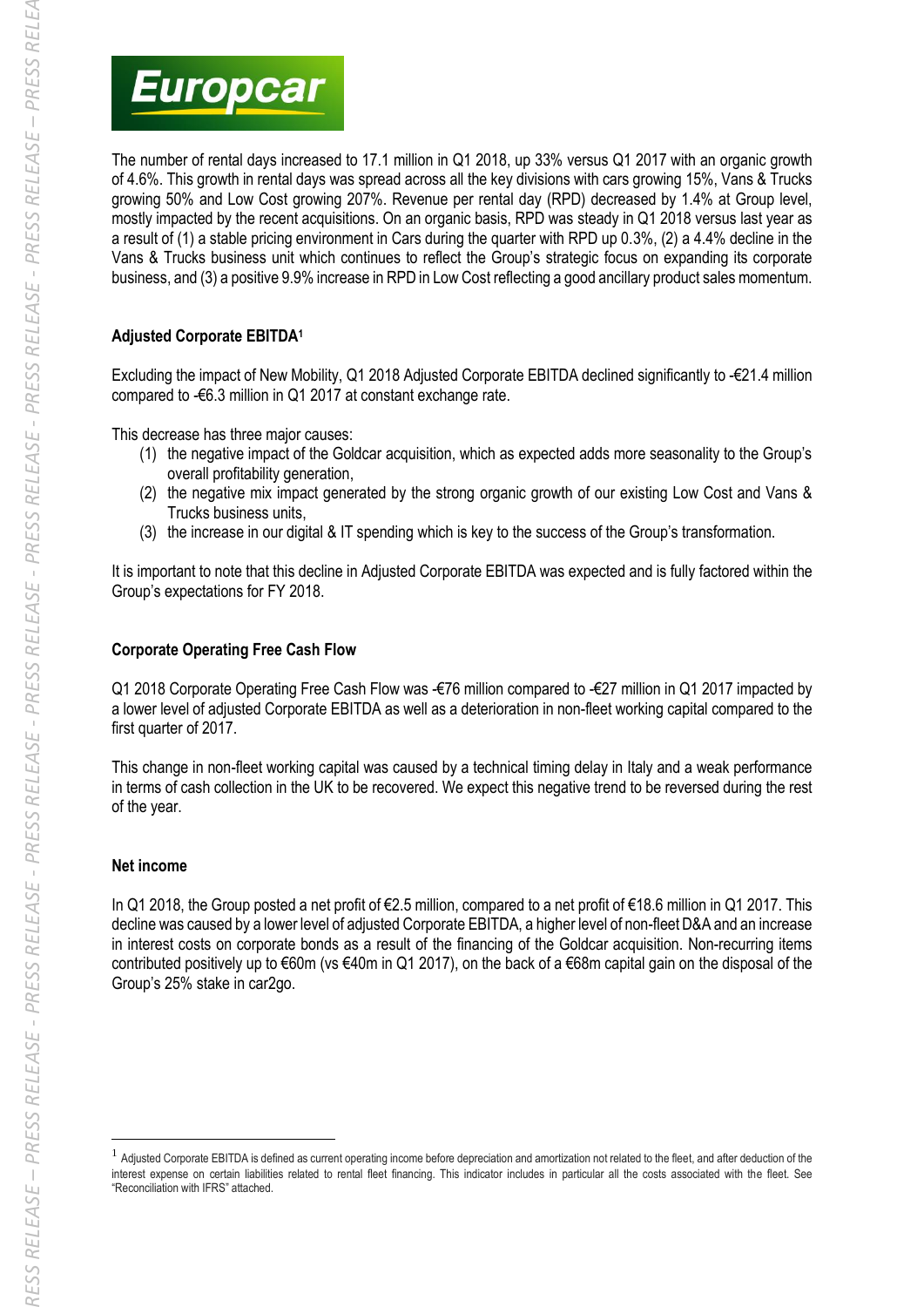

# **Net debt**

Corporate net debt increased to reach €947 million as of March 31, 2018 (vs €827 million as of December 31, 2017) mainly as a result of the increased seasonality of the business during the first quarter of the year.

The Group's pro forma corporate net leverage reached 3.1x at the end of the first quarter of 2018. When including the proceeds for the sale of the Group's 25% stake in car2go, the Group's pro forma corporate net leverage reached 2.9x at the end of the first quarter of 2018.

The fleet net debt was €3,953 million as of March 31, 2018 vs €4,061 million as of December 31, 2017.

# **Sale of 25% stake in car2go**

On February 28, 2018, the Europcar Group signed an agreement with Daimler Mobility Services on the sale of its 25% stake in car2go Europe GmbH. The completion of the sale generated a pre-tax gain of 68 million euros which has been accounted for in the company's Q1 results.

# **Launch of share buyback programme (post-closing event)**

Europcar has decided to implement a share buyback programme as authorized by the Combined General Meeting of Shareholders on May 10th 2017.

This mandate, signed on May 16th, 2018, targets a maximum amount of shares not to exceed a value of 30 million euros, representing approximately 2.1% of the share capital.

The repurchases of shares will occur over a period of six months starting on May 17<sup>th</sup> 2018.

## **2018 guidance confirmed**

Europcar confirms its four financial targets for 2018 compared to 2017:

- Accelerating organic revenue growth i.e. above 3%

- Adjusted corporate EBITDA (excluding New Mobility) above 350 million euros
- Corporate operating free cash flow conversion rate above 50%
- Dividend payout ratio above 30%

## **Conference Call with Analysts and Investors**

Caroline Parot, Group Chief Executive Officer and Luc Peligry, Group Chief Financial Officer, will host a conference call in English today at 6.30 p.m. Paris time (CEST).

You can follow this conference call live via [webcast.](https://pgi.webcasts.com/starthere.jsp?ei=1181073&tp_key=b1aa2c54db)

A replay will also be available for a period of one year. All documents relating to this publication will be available online on [Europcar's investor website](https://investors.europcar-group.com/).

## **Investor Calendar**

| Annual General Meeting | 17 May 2018     |
|------------------------|-----------------|
| H1 2018 Results        | 25 July 2018    |
| Q3 2018 Results        | 8 November 2018 |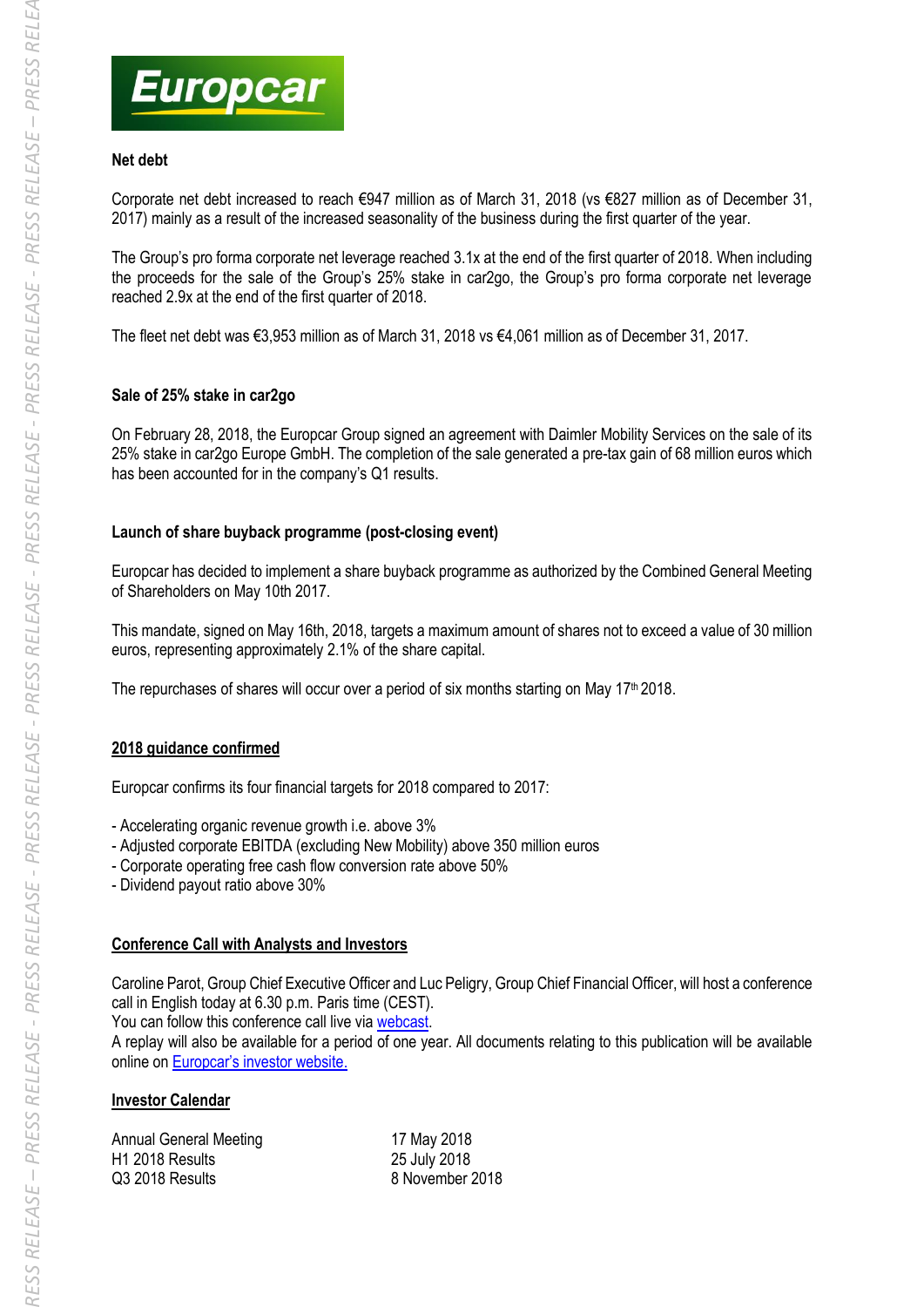

#### **About Europcar Group**

Europcar Group is a major player in mobility markets and is listed on Euronext Paris. The Group's mission is to be an attractive alternative to car ownership by providing a wide range of mobility solutions: car rentals, Vans & Trucks, chauffeur service, car-sharing or peer-to-peer. Customer satisfaction is at the heart of the group's mission and all of its employees and this commitment fuels the continuous development of new services.

The group operates through multi brands meeting every customer specific needs: Europcar® - the European Leader in vehicle rental services, Goldcar® - Europe's largest low-cost car rental company, InterRent® - value for money brand targeting leisure customers and Ubeeqo® - a European company specializing in fleet and mobility solutions for both the business and the end-customers market.

The Group delivers its mobility solutions worldwide through an extensive network in 133 countries (including 16 wholly-owned subsidiaries in Europe and 2 in Australia and New Zealand, franchisees and partners).

#### **Forward-looking statements**

This press release includes forward-looking statements based on current beliefs and expectations about future events. Such forward-looking statements may include projections and estimates and their underlying assumptions, statements regarding plans, objectives, intentions and/or expectations with respect to future financial results, events, operations and services and product development, as well as statements, regarding performance or events. Forward-looking statements are generally identified by the words "expects", "anticipates", "believes", "intends", "estimates", "plans", "projects", "may", "would", "should" or the negative of these terms and similar expressions. Forward looking statements are not guarantees of future performance and are subject to inherent risks, uncertainties and assumptions about Europcar Groupe and its subsidiaries and investments, trends in their business, future capital expenditures and acquisitions, developments in respect of contingent liabilities, changes in economic conditions globally or in Europcar Groupe's principal markets, competitive conditions in the market and regulatory factors. Those events are uncertain; their outcome may differ from current expectations which may in turn materially affect expected results. Actual results may differ materially from those projected or implied in these forward-looking statements. Any forwardlooking statement contained in this press release is made as of the date of this press release. Other than as required by applicable law, Europcar Groupe does not undertake to revise or update any forward-looking statements in light of new information or future events. The results and the Group's performance may also be affected by various risks and uncertainties, including without limitation, risks identified in the "Risk factors" of the Annual Registration Document registered by the Autorité des marchés financiers on April 20, 2018 under the number R. 18-020 and also available on the Group's website: [www.europcar-group.com.](http://www.europcar-group.com/) 

This press release does not contain or constitute an offer or invitation to purchase any securities in France, the United States or any other jurisdiction.

#### **Further details on our website: finance.europcar-group.com**

#### **Contacts**

#### **Europcar / Press relations**

Valérie Sauteret / Marie-Anne Bénardais +33 1 30 44 98 82 europcarpressoffice@europcar.com

#### **Europcar / Investor relations**

Olivier Gernandt +33 1 30 44 91 44 olivier.gernandt@europcar.com

#### **Elan Edelman**

+33 1 86 21 51 56 / +33 1 86 21 50 38 [europcar@elanedelman.com](mailto:europcar@elanedelman.com)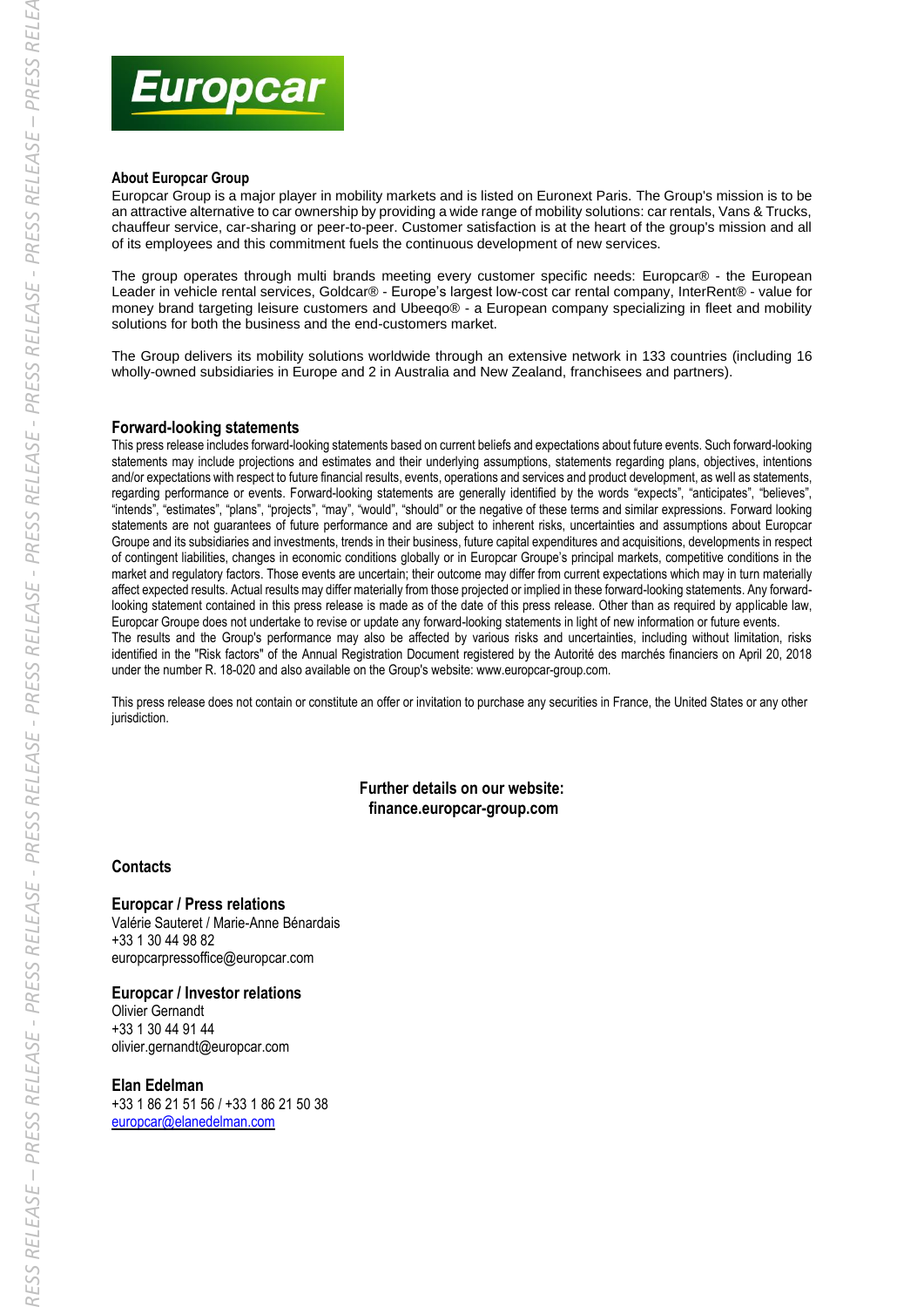

# **Appendix 1 – Management Profit and Loss**

| All data in $\epsilon$ m                                                                                                                     | 3M 2018                    | 3M 2017                  |
|----------------------------------------------------------------------------------------------------------------------------------------------|----------------------------|--------------------------|
| <b>Total revenue</b>                                                                                                                         | 556,4                      | 439,3                    |
| Fleet holding costs, excluding estimated interest included in operating<br>leases                                                            | (151, 3)                   | (106, 8)                 |
| Fleet operating, rental and revenue related costs                                                                                            | (204, 4)                   | (166, 3)                 |
| Personnel costs<br>Network and head office overhead<br>Other income and expense                                                              | (122, 8)<br>(77, 1)<br>1,1 | (90, 5)<br>(58,7)<br>0,5 |
| Personnel costs, network and head office overhead, IT and other                                                                              | (198, 8)                   | (148,7)                  |
| Net fleet financing expense<br>Estimated interest included in operating leases                                                               | (14, 6)<br>(11,8)          | (13,7)<br>(9, 9)         |
| Fleet financing expenses, including estimated interest included in<br>operating leases                                                       | (26, 4)                    | (23, 6)                  |
| <b>Adjusted Corporate EBITDA</b>                                                                                                             | (24, 5)                    | (6,2)                    |
| <b>Margin</b>                                                                                                                                | $-4,4%$                    | $-1,4%$                  |
| Depreciation - excluding vehicle fleet<br>Other operating income and expenses<br>Other financing income and expense not related to the fleet | (9,5)<br>59,7<br>(23,0)    | (6, 6)<br>39,9<br>(15,5) |
| Profit/loss before tax                                                                                                                       | 2,7                        | 11,6                     |
| Income tax<br>Share of profit/(loss) of associates                                                                                           | 1,0<br>(1,1)               | 10,0<br>(3,0)            |
| Net profit/(loss)                                                                                                                            | 2,5                        | 18,6                     |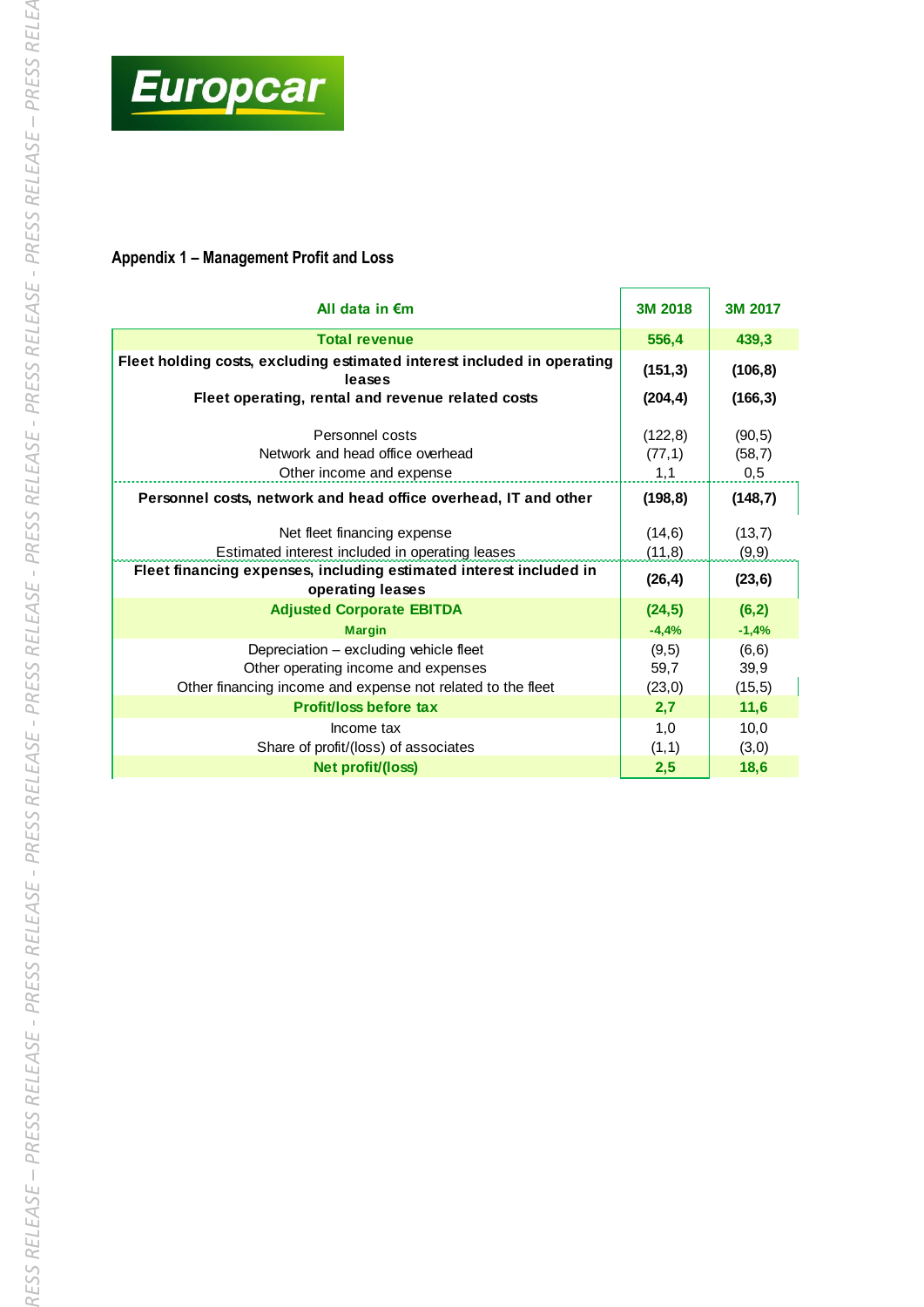

# **Appendix 2 – IFRS Income statement**

| In $\epsilon$ thousands                                                  | First-<br>quarter<br>2018 | First-<br>quarter<br>2017 |
|--------------------------------------------------------------------------|---------------------------|---------------------------|
| <b>Revenue</b>                                                           | 556,398                   | 439,291                   |
| Fleet holding costs                                                      | (163,092)                 | (116, 703)                |
| Fleet operating, rental and revenue related costs                        | (204, 432)                | (166, 335)                |
| Personnel costs                                                          | (122, 798)                | (90, 537)                 |
| Network and head office overhead costs                                   | (77,064)                  | (58, 675)                 |
| Depreciation, amortization and impairment expense                        | (9,539)                   | (6, 595)                  |
| Other income                                                             | 1,092                     | 466                       |
| <b>Current operating income</b>                                          | (19, 435)                 | 912                       |
|                                                                          | 59,697                    | 39,864                    |
| Other non-recurring income and expense<br><b>Operating income</b>        | 40,262                    | 40,776                    |
|                                                                          |                           |                           |
| Gross financing costs                                                    | (30, 590)                 | (22, 415)                 |
| Other financial expenses                                                 | (7,570)                   | (7, 324)                  |
| Other financial income                                                   | 545                       | 592                       |
| <b>Net financing costs</b>                                               | (37, 615)                 | (29, 147)                 |
| Profit/(loss) before tax                                                 | 2,647                     | 11,629                    |
| Income tax benefit/(expense)                                             | 985                       | 9,966                     |
| Share of profit of Associates                                            | (1, 131)                  | (3,037)                   |
| Net profit/(loss) for the period                                         | 2,501                     | 18,558                    |
| Attributable to:                                                         |                           |                           |
| Owners of ECG                                                            | 2,513                     | 18,609                    |
| Non-controlling interests                                                | (12)                      | (51)                      |
| Basic loss per share<br>attributable to owners of ECG (in $\epsilon$ )   | 0,016                     | 0,129                     |
| Diluted loss per share<br>attributable to owners of ECG (in $\epsilon$ ) | 0,016                     | 0,129                     |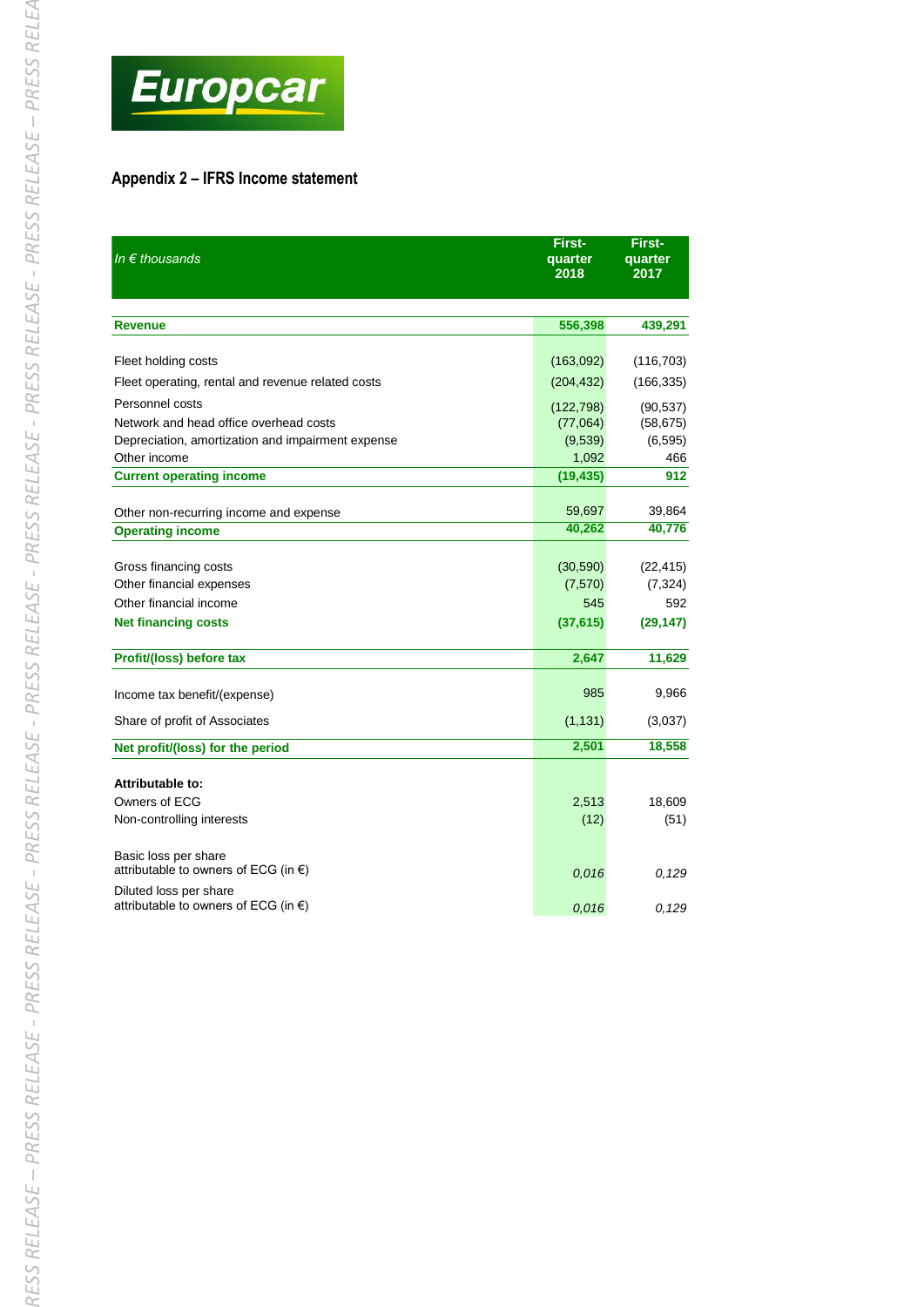

# **Appendix 3 – Reconciliation**

| All data in $\epsilon$ m                                                      | 3M 2018  | 3M 2017 |
|-------------------------------------------------------------------------------|----------|---------|
| <b>Adjusted Consolidated EBITDA</b>                                           | 124,8    | 100,2   |
| <b>Fleet depreciation IFRS</b>                                                | (69, 0)  | (39,2)  |
| Fleet depreciation included in operating lease rents                          | (53, 9)  | (43, 6) |
| <b>Total Fleet depreciation</b>                                               | (122, 9) | (82, 8) |
| Interest expense related to fleet operating leases (estimated)                | (11,8)   | (9, 9)  |
| Net fleet financing expenses                                                  | (14, 6)  | (13,7)  |
| <b>Total Fleet financing</b>                                                  | (26, 4)  | (23, 6) |
| <b>Adjusted Corporate EBITDA</b>                                              | (24, 5)  | (6, 2)  |
| Amortization, depreciation and impairment expense                             | (9,5)    | (6, 6)  |
| Reversal of Net fleet financing expenses                                      | 14,6     | 13,7    |
| Reversal of Interest expense related to fleet operating leases<br>(estimated) | 11,8     | 9,9     |
| <b>Adjusted recurring operating income</b>                                    | (7, 6)   | 10,8    |
| Interest expense related to fleet operating leases (estimated)                | (11,8)   | (9, 9)  |
| <b>Recurring operating income</b>                                             | (19, 4)  | 0,9     |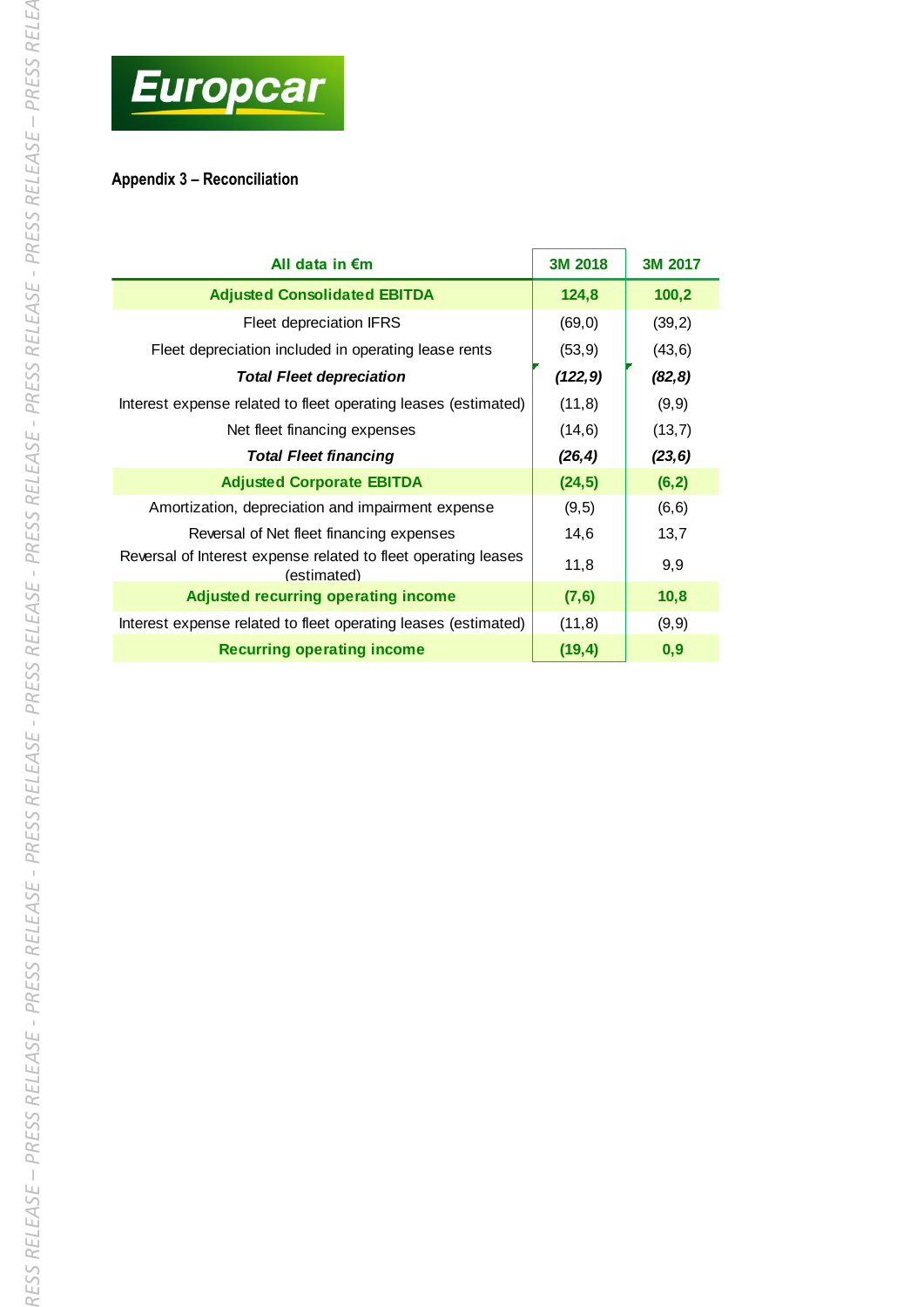

### **Appendix 4 – Balance sheet**

| In $\epsilon$ thousands                        | As at<br>March 31,<br>2018 | At<br>Dec. 31,<br>2017 |
|------------------------------------------------|----------------------------|------------------------|
| <b>Assets</b>                                  |                            |                        |
| Goodwill                                       | 1,138,381                  | 1,138,793              |
| Intangible assets                              | 814,554                    | 809,960                |
| Property, plant and equipment                  | 112,838                    | 114,855                |
| Equity-accounted investments                   | 1,458                      | 4,036                  |
| Other non-current financial assets             | 60,951                     | 58,602                 |
| Financial instruments non-current              | 492                        | 226                    |
| Deferred tax assets                            | 60,851                     | 56,757                 |
| <b>Total non-current assets</b>                | 2,189,525                  | 2,183,229              |
| Inventory                                      | 25,650                     | 24,330                 |
| Rental fleet recorded on the balance sheet     | 2,445,212                  | 2,342,605              |
| Rental fleet and related receivables           | 641,839                    | 700,117                |
| Trade and other receivables                    | 545,675                    | 456,688                |
| Current financial assets                       | 27,086                     | 32,762                 |
| Current tax assets                             | 59,877                     | 42,760                 |
| Restricted cash                                | 98,087                     | 104,818                |
| Cash and cash equivalents                      | 218,579                    | 240,792                |
| <b>Total current assets</b>                    | 4,062,005                  | 3,944,872              |
| <b>Total assets</b>                            | 6,251,530                  | 6,128,101              |
| <b>Equity</b>                                  |                            |                        |
| Share capital                                  | 161,031                    | 161,031                |
| Share premium                                  | 745,748                    | 745,748                |
| Reserves                                       | (107, 190)                 | (106, 756)             |
| Retained earnings (losses)                     | 39,420                     | 37,209                 |
| Total equity attributable to the owners of ECG | 839,009                    | 837,232                |
| Non-controlling interests                      | 751                        | 763                    |
| <b>Total equity</b>                            | 839,760                    | 837,995                |
| <b>Liabilities</b>                             |                            |                        |
|                                                |                            |                        |
| <b>Financial liabilities</b>                   | 1,570,604                  | 1,570,141              |
| Non-current financial instruments              | 35,710                     | 37,122                 |
| Employee benefit liabilities                   | 134,163                    | 133,951                |
| Non-current provisions                         | 9,149                      | 8,680                  |
| Deferred tax liabilities                       | 129,569                    | 128,803                |
| Other non-current liabilities                  | 262                        | 276                    |
| <b>Total non-current liabilities</b>           | 1,879,457                  | 1,878,973              |
| Current portion of financial liabilities       | 1,858,930                  | 1,950,262              |
| Employee benefits                              | 3,149                      | 3,149                  |
| <b>Current provisions</b>                      | 213,779                    | 219,455                |
| <b>Current tax liabilities</b>                 | 47,870                     | 31,566                 |
| Rental fleet related payables                  | 833,537                    | 604,196                |
| Trade payables and other liabilities           | 575,048                    | 602,505                |
| <b>Total current liabilities</b>               | 3,532,313                  | 3,411,133              |
| <b>Total liabilities</b>                       | 5,411,770                  | 5,290,106              |
| <b>Total equity and liabilities</b>            | 6,251,530                  | 6,128,101              |
|                                                |                            |                        |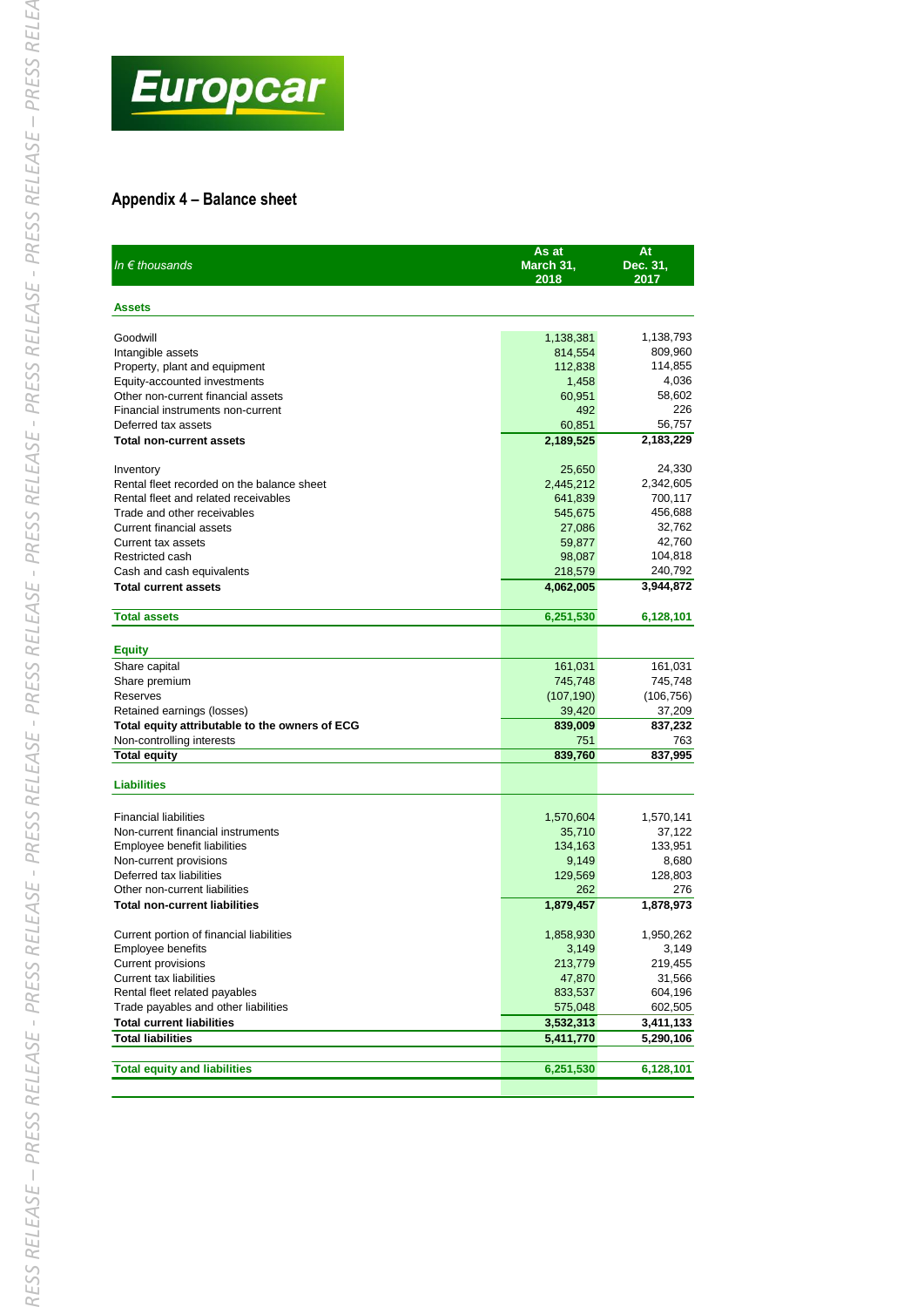# **Appendix 5 – IFRS Cash Flow**

| In $\epsilon$ thousands                                                                                              | 2018     | <b>First-quarter First-quarter</b><br>2017 |
|----------------------------------------------------------------------------------------------------------------------|----------|--------------------------------------------|
| Profit/(loss) before tax                                                                                             | 2647     | 11 629                                     |
| <b>Reversal of the following items</b>                                                                               |          |                                            |
| Depreciation and impairment expenses on property, plant and<br>equipment                                             | 4644     | 3834                                       |
| Amortization and impairment expenses on intangible assets                                                            | 4 3 2 5  | 2762                                       |
| Changes in provisions and employee benefits (1)                                                                      | (6459)   | (55590)                                    |
| Recognition of share-based payments                                                                                  |          | (192)                                      |
| Profit/(loss) on disposal of assets (2)                                                                              | (68513)  | (30)                                       |
| Other non-cash items                                                                                                 |          | 1996                                       |
| Total net interest costs                                                                                             | 32 572   | 24 32 1                                    |
| Amortization of transaction costs                                                                                    | 3 1 8 4  | 1806                                       |
| Net financing costs                                                                                                  | 35756    | 26 127                                     |
| Net cash from operations before changes in working capital                                                           | (27600)  | (9464)                                     |
| Changes to the rental fleet recorded on the balance sheet (3)                                                        | (100311) | (63040)                                    |
| Changes in fleet working capital                                                                                     | 265 160  | 238 980                                    |
| Changes in non-fleet working capital                                                                                 | (21493)  | 14 952                                     |
| Cash generated from operations                                                                                       | 115 756  | 181 428                                    |
| Income taxes received/paid (4)                                                                                       | (3323)   | (6441)                                     |
| Net interest paid                                                                                                    | (13522)  | (18507)                                    |
| Net cash generated from (used by) operating activities                                                               | 98 911   | 156 480                                    |
| Acquisition of intangible assets and property, plant and equipment (5)                                               | (13218)  | (12715)                                    |
| Proceeds from disposal of intangible assets and property, plant                                                      | 1737     | 896                                        |
| and equipment                                                                                                        |          |                                            |
| Other investments and loans                                                                                          | 2853     | (3110)                                     |
| Net cash used by investing activities                                                                                | (8628)   | (14929)                                    |
| Capital increase (net of related expenses)                                                                           |          | 21787                                      |
| (Purchases) / Sales of treasury shares net                                                                           | (86)     | (549)                                      |
| Change in other borrowings (6)                                                                                       | (117435) | (188084)                                   |
| Payment of transaction costs (7)                                                                                     | (4066)   |                                            |
| Net cash generated from (used by) financing activities                                                               | (121587) | (166 846)                                  |
|                                                                                                                      | 313 251  | 248 507                                    |
| Cash and cash equivalent at beginning of period<br>Net increase/(decrease) in cash and cash equivalents after effect |          |                                            |
| of foreign exchange differences                                                                                      | (31304)  | (25 295)                                   |
| Changes in scope                                                                                                     |          | 11 635                                     |
| Effect of foreign exchange differences                                                                               | (1185)   | 799                                        |
| Cash and cash equivalents at end of period                                                                           | 280762   | 235 646                                    |

(1) Of which in 2018, Buyback provision for (€7 million). Of which in 2017, the reversal of provision for disputes with French Competition Authority for €45 million.

(2) Mainly related to profit on the sale of Car2Go.

(3) Given the average holding period for the fleet, the Group reports vehicles as current assets at the beginning of the contract. Their change from period to period is therefore similar to operating flows generated by the activity.

(4) The decrease of tax cash-out in Q1 2018 versus Q1 2017 is mainly due to prior year's regularizations in UK in 2018.

(5) Mainly related to IT cost capitalized (€7.1m) ; other & technical equipment for (€6.2m).

(6) Related to drawing variation under Senior Notes (SARF) and Other borrowings dedicated to fleet financing. (7) In 2018, transaction costs payment of which (€0.2m) for revolving facilities Upfront fees, (€1.3m) for bridge facilities and (€2.6m) for other facilities.